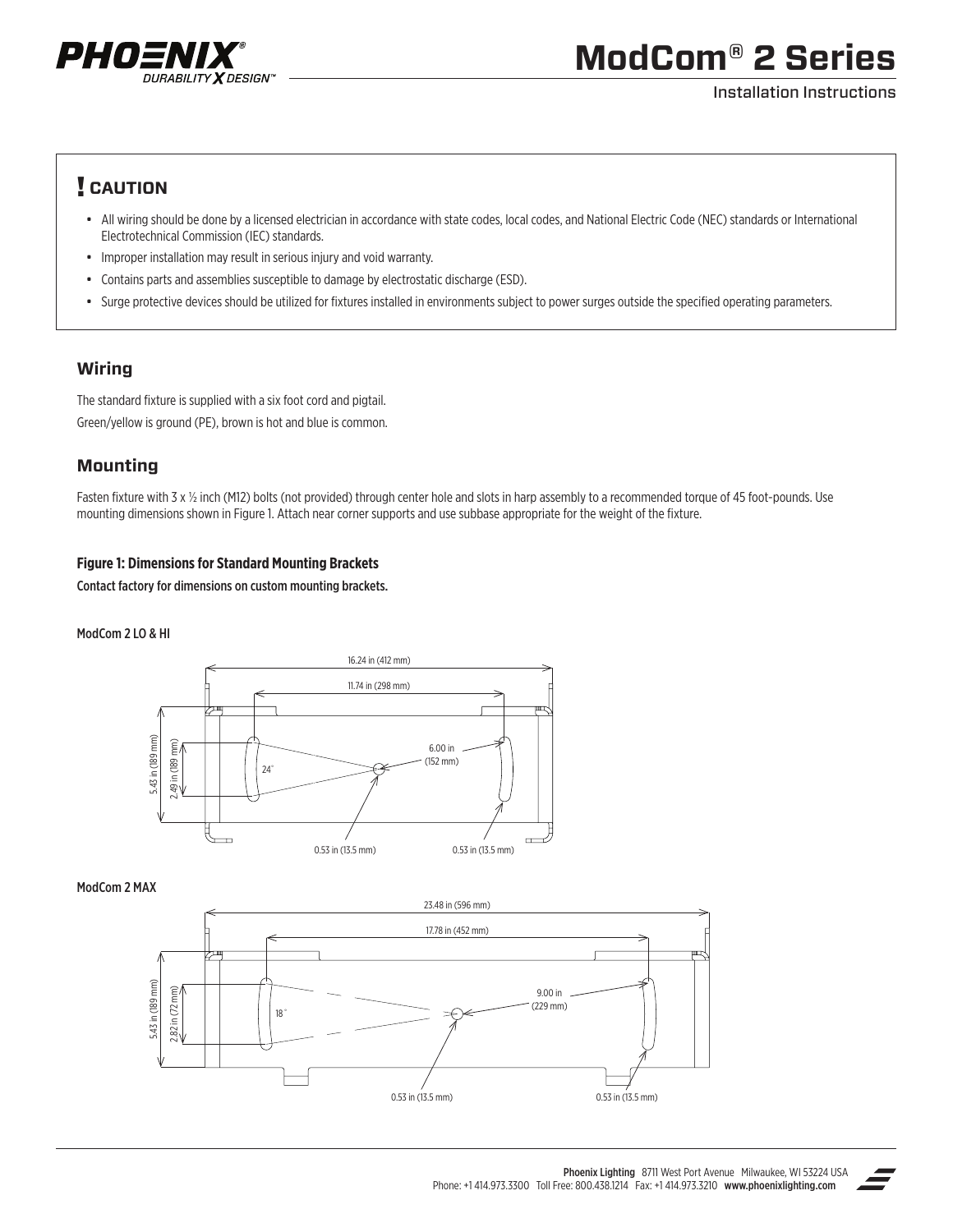Installation Instructions



### **Maintenance**

Periodic maintenance and cleaning is required to keep light fixture in peak operating condition. Buildup of dirt and/or debris will diminish performance, lead to premature failure and void the fixture's warranty.

- 1. Inspect fixture monthly or (more frequently if conditions require) for dirt and debris buildup on lenses and between fins of heatsink. Wash down with water as needed.
- 2. Inspect fasteners and verify cord grips are tight. Retighten as needed. Note: Cord grips should be hand tight plus 1/4 turn.

## **MC2-LO Repair Parts List** <sup>1</sup>

|                                                                     | V1 (8 LEDs per PCB) |                 | V <sub>2</sub> (22 LEDs per PCB) |                 |
|---------------------------------------------------------------------|---------------------|-----------------|----------------------------------|-----------------|
| <b>Description</b>                                                  | <b>Part Number</b>  | Quantity        | <b>Part Number</b>               | <b>Quantity</b> |
| 10-50V DC cool white LED board kit (8 LEDs)                         | 010175.900          |                 |                                  |                 |
| 10-50V DC amber (AM) LED board kit (8 LEDs) <sup>3</sup>            | 010175.901          |                 |                                  |                 |
| 120-277V or 277-480V cool white LED board kit (8 LEDs)              | 010202.904          |                 |                                  |                 |
| 120-277V or 277-480V amber (AM) LED board kit (8 LEDs) <sup>3</sup> | obsolete            |                 |                                  |                 |
| 120-277V or 277-480V cool white LED board kit (22 LEDs)             |                     |                 | 010178.900                       |                 |
| 120-277V or 277-480V amber (AM) LED board kit (22 LEDs)             |                     |                 | 010178.914                       |                 |
| clear lens cover kit                                                | 1090126             |                 | 1090126                          |                 |
| amber lens cover kit <sup>3</sup>                                   |                     |                 | 1090128                          |                 |
| DC/DC driver kit                                                    | 010175.906          |                 |                                  |                 |
| 120-277V driver kit                                                 | 010175.907          |                 | 010178.906                       |                 |
| 277-480V driver kit                                                 | 010175.908          |                 | 010178.907                       |                 |
| VS optic kit <sup>2</sup>                                           | 010196.912          | contact factory | 010178.902                       | contact factory |
| SP optic kit <sup>2</sup>                                           | 010196.916          | contact factory | 010178.903                       | contact factory |
| MF optic kit <sup>2</sup>                                           | 010196.914          | contact factory | 010178.904                       | contact factory |
| WF optic kit <sup>2</sup>                                           | 010196.915          | contact factory | 010178.905                       | contact factory |

#### **Notes**

1 The quantities listed are the total required per fixture.

2 There are two optic kits required per LO, four per HI and six per MAX fixtures. Contact factory for the optic kits required for your fixture.

3 Contact factory for replacement lens kits and LED boards for amber fixtures.